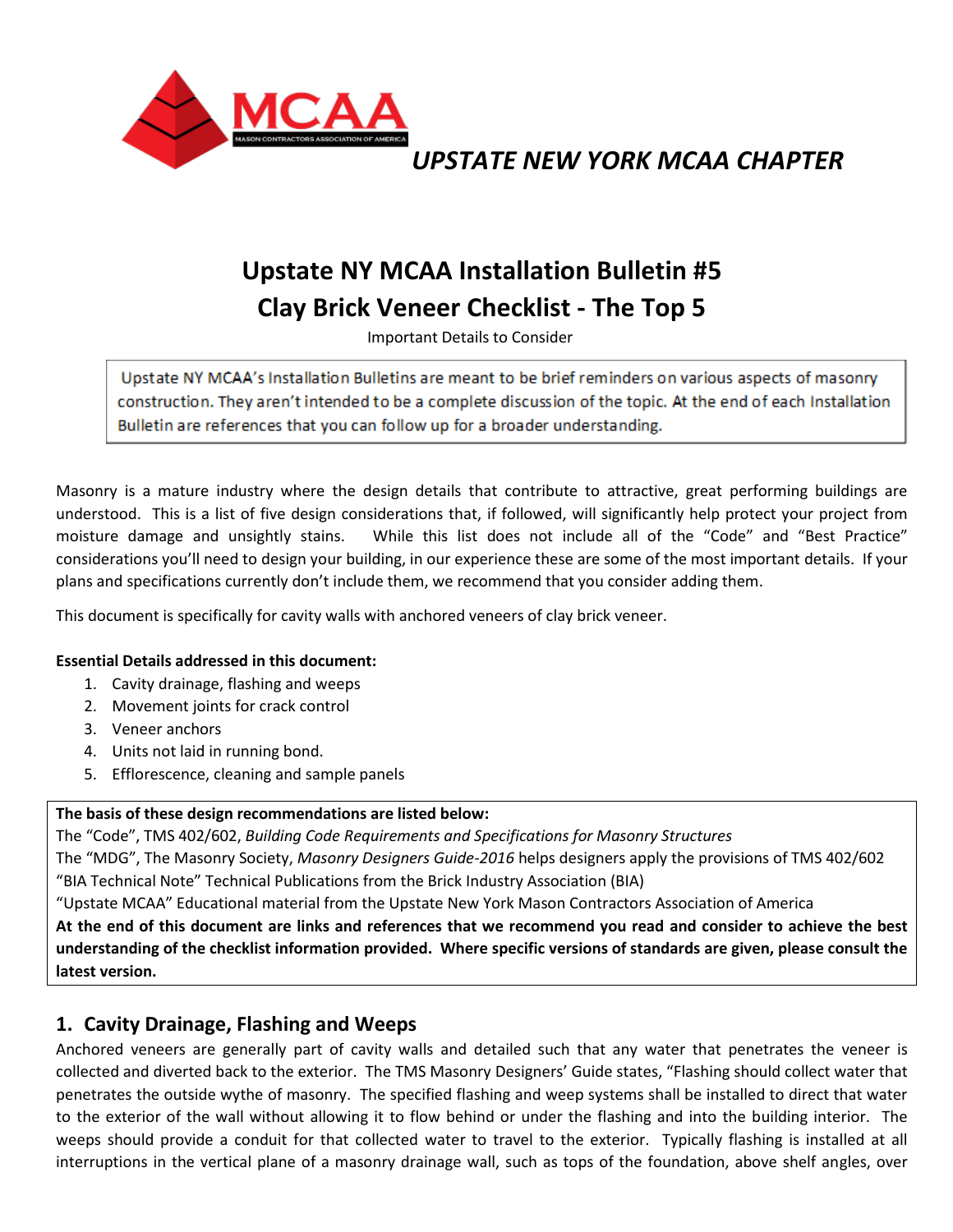openings and above bond beams." Flashing is essential at the base of wall, at shelf angles, at lintels above openings, under sills, caps, and rowlocks, at beam pockets and wall penetrations. Industry "best practices" recommends a 2-inch drainage cavity while the code minimum is 1 inch.

**Incorrect design, detailing and construction of flashing, weeps and drip edges are arguably the most common cause of problems with masonry veneers.**

For clay brick veneers, BIA Technical Note 7, *Water Penetration Resistance – Design and Detailing* offers excellent advice. Every designer of clay brick veneers should review this technical note with each project.

Under Through-Wall Flashing Installation, the Technical Note recommends:

- Extending flashing to exterior wall face is required.
- Extending flashing beyond the exterior wall face is recommended.
- For UV-sensitive flashing, use a drip edge.

*Upstate MCAA recommends the use of asphalt free flashing material.*

The industry recommendation is to extend the flashing beyond the wall face. A (stainless steel) drip edge is commonly used. Some architects may object to seeing the exposed drip edge and detail the flashing to terminate within the veneer. The following detail is provided by the International Masonry Institute (Sketchup 3D Warehouse). They clearly state that while the detail is code compliant without a drip, it does not represent "best practices".



**While a drip may seem excessive at the top of the foundation, it provides much greater protection to water penetration at above shelf angles, over openings and above bond beams.** 

### **2. Movement (Expansion) Joints for Crack Control**

Clay masonry can expand approximately 1 inch per 100 linear feet. To avoid cracking, movement joints (also called expansion joints) are recommended both horizontally and vertically.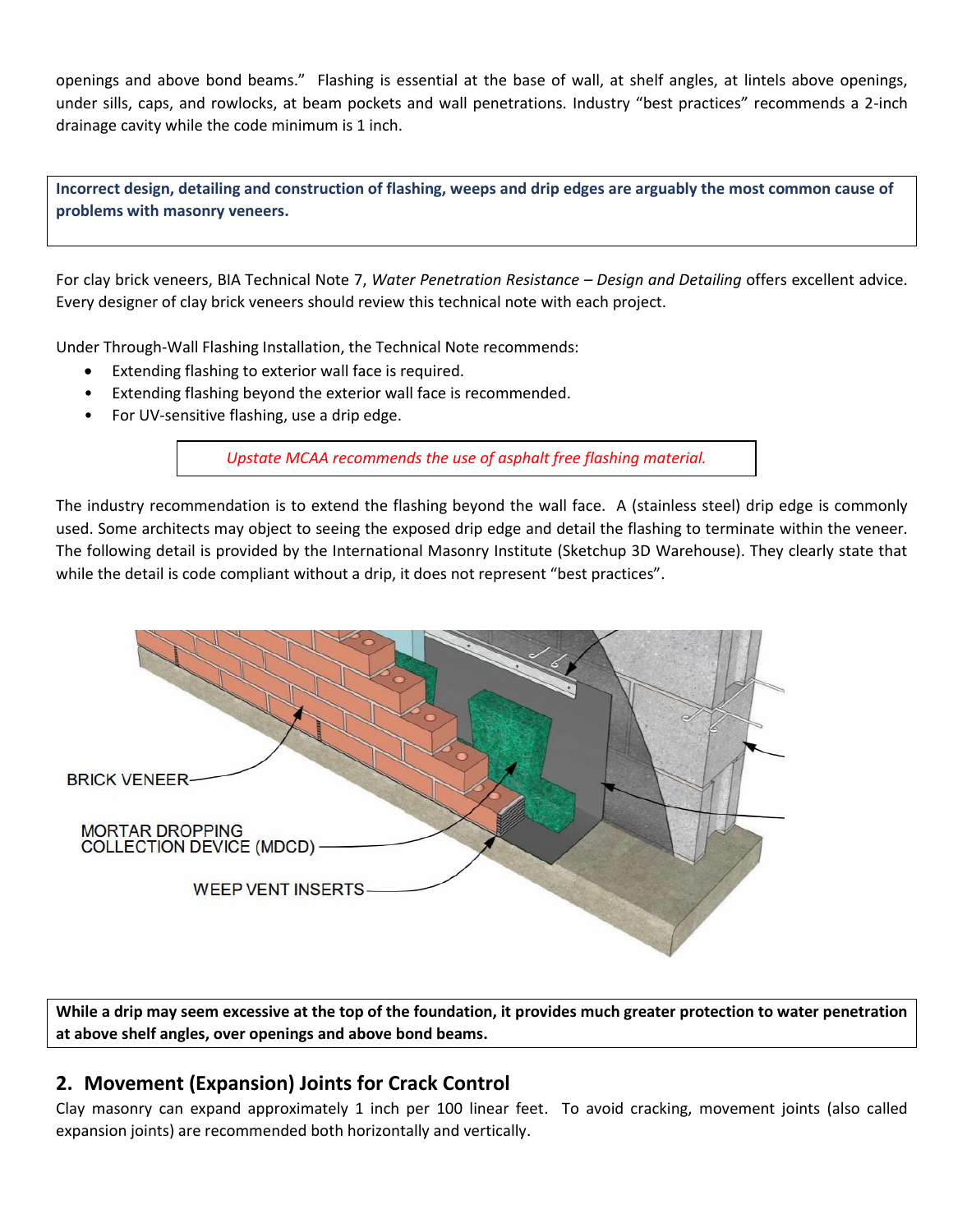The "Code" requires the design professional to indicate movement joint locations on the plans. When the "Code" and industry best practices are followed, cracks will be controlled (minimized) and have no negative effect on the structural performance of the veneer.

### **Vertical Expansion Joints (EJ)**

BIA Technical Note 18A, *Accommodating Expansion of Brickwork* is a must read for each brick veneer project. It includes:

#### **Recommended expansion joint spacing and layout:**

- *For brickwork without openings, space no more than 25 ft. o.c.*
- *For brickwork with multiple openings, consider symmetrical placement of expansion joints and reduced spacing of no more than 20 ft.o.c.*
- *When spacing vertical expansion joints in parapets is more than 15 ft, make expansion joints wider or place additional expansion joints halfway between full-height joints.*
- *Place joints as follows:*
	- o *At or near corners.*
	- o *At offsets and setbacks.*
	- o *At wall intersections.*
	- o *At changes in wall height.*
	- o *Where wall backing changes.*
	- o *Where wall function or climatic exposure changes.*

*It is preferable to dimension the spacing of joints using the modularity of the brick specified to avoid having to cut the brick. There is BIM software that assists the designer in dimensioning joint spacing (see Masonry IQ, https://3diqinc.com/).*

**Corners:** Vertical expansion joints should be placed within approximately 10 feet of corners. The reference is BIA Technical Note 18A, Figure 4.

#### **Openings:**

Vertical expansion joints can be installed in the center of piers between openings. BIA recommends the pier be at least 4 foot wide. BIA Technical Note 18A addresses joints at the jambs of openings but consider the effects on the window anchorage.

#### **Horizontal Expansion Joints at Shelf Angles:**

Horizontal movement joints are necessary at shelf angles. Reference BIA Technical Note 18A, Figure 9 for expansion joint details recommended by the BIA.

- *Locate joints immediately below shelf angles.*
- *Minimum ¼ in. space or compressible material recommended below shelf angle.*
- *For brick infill, place between the top of brickwork and structural frame.*

#### **Joint Size and Sealants for Movement Joints:**

Movement joints are generally filled with sealant. The choice of sealant material affects the maximum joint spacing and the minimum joint thickness.

the joint size and the sealant selection are critical for proper performance. Each sealant has an acceptable extension and compression capacity that should be compared to the anticipated movement. For example, a sealant with 50%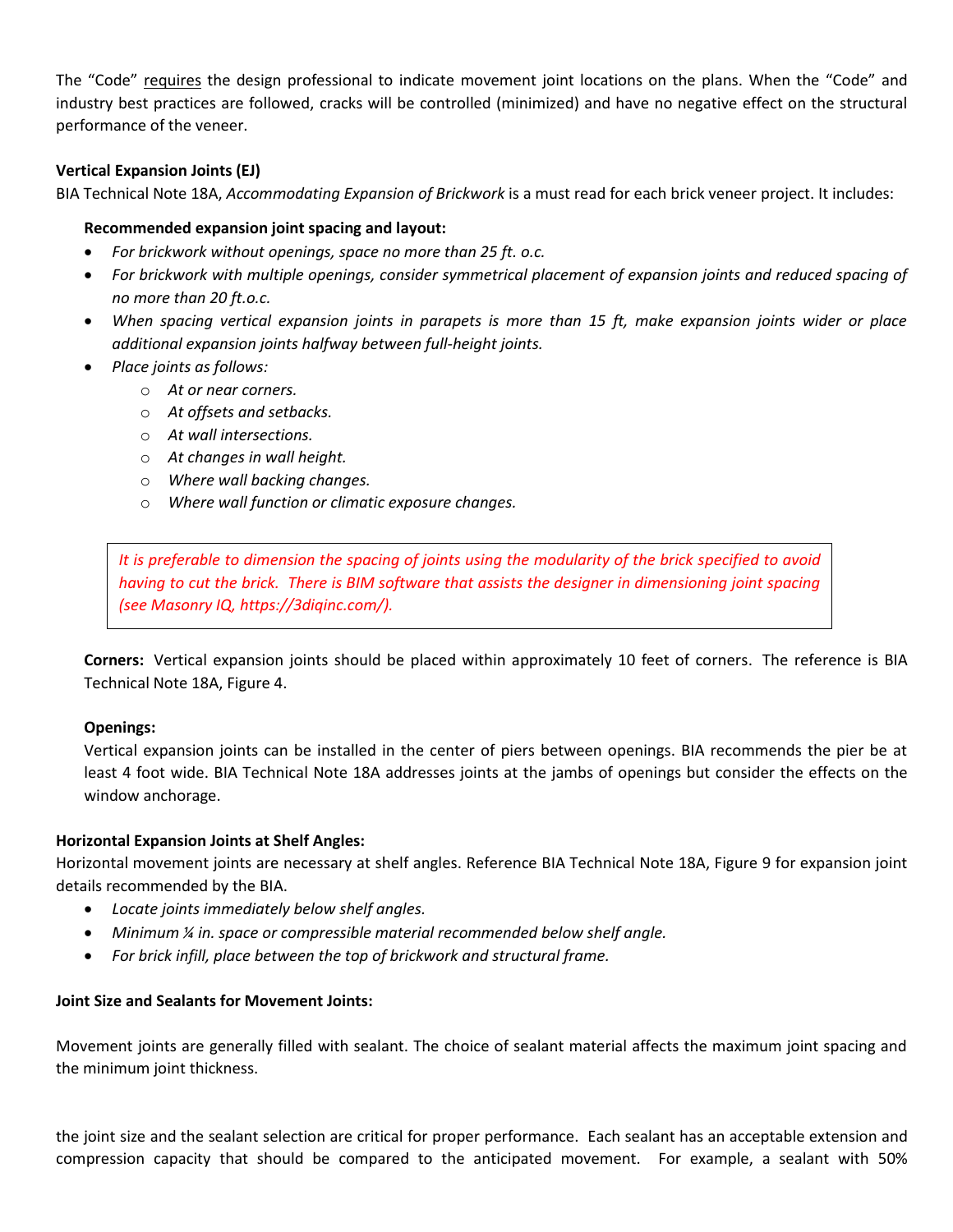extensibility used in a 3/8-inch movement joint would provide for 0.38 inch brick expansion between joints. If greater movement is required, a different sealant or a larger joint width is needed.

BIA Technical Note 18A provides a formula for determining the allowable joint spacing

 $S_e = (w_i e_i)/0.09$  where:

*Se* = spacing between expansion joints, in. (mm)

 $w_i$  = width of expansion joint, typically the mortar joint width, in. (mm)

*ej* = percent extensibility of expansion joint material

From the previous example of a 3/8-inch brick expansion joint with 25% extension capacity, the maximum joint spacing would be  $S_e = (w_i e_i)/0.09 = (0.375 \times 50)/0.09 = 104$  inches = 17'-4". To achieve a 24 ft. joint spacing would require an approximately ½-inch joint.

**Movement joints are a critical part of your design and required by code. Understanding BIA Technical Note 18A,**  *Accommodating Expansion of Brickwork* **and NCMA TEK 10-04,** *Crack Control for Concrete Brick and Other Concrete Masonry Veneers* **is important. Check your sealant selection to provide sufficient capacity to accommodate the expected movement.**

### **3. Veneer Anchors**

TMS 402, *Building Code Requirements for Masonry Structures* provides options for veneer anchors. The available anchors are essentially the same for both clay brick and CMU veneers. Of the code-acceptable anchors, adjustable ones are recommended for maximum flexibility of installation. Except for high wind or high seismic regions, the anchor spacing would translate to 16 inches horizontally and 16 inches vertically.

Corrosion resistance is an important factor to consider for veneer anchors. Anchors can be galvanized, stainless steel or even epoxy. Galvanizing is sufficient for all instances except for very corrosive instances.

BIA Tech Note 44B, *Wall Ties for Brick Masonry* provides a good overview of adjustable anchors.

**When adjustable anchors are specified, the code limits the maximum distance between the inside face of the veneer and the outside face of the backing to 6-5/8 inches.**

### **4. Units Not Laid in Running Bond**

Per the "Code", running bond is created whereby the head joints in successive courses are offset by at least % of the unit length. Stack bonded masonry is the extreme of "not laid in running bond" since all the head joints align.

When brick is "not laid in running bond", there are some extra considerations. The first is that the "Code" requires horizontal joint reinforcement be used in masonry in general, including brick veneer. Standard 9-gage ladder type reinforcement meets the "Code" requirement.

A second concern includes the classification of the brick. For aesthetic purposes, facing brick meeting ASTM C216 are classified as FBS or FBX. FBS meets standard brick tolerances and FBX provides slightly tighter tolerances (see ASTM C216, Standard Specification for Facing Brick (Solid Masonry Units Made from Clay or Shale). FBX is recommended when masonry is "not laid in running bond" and particularly stackbonded veneer to so joints align to achieve the optimum aesthetic appearance.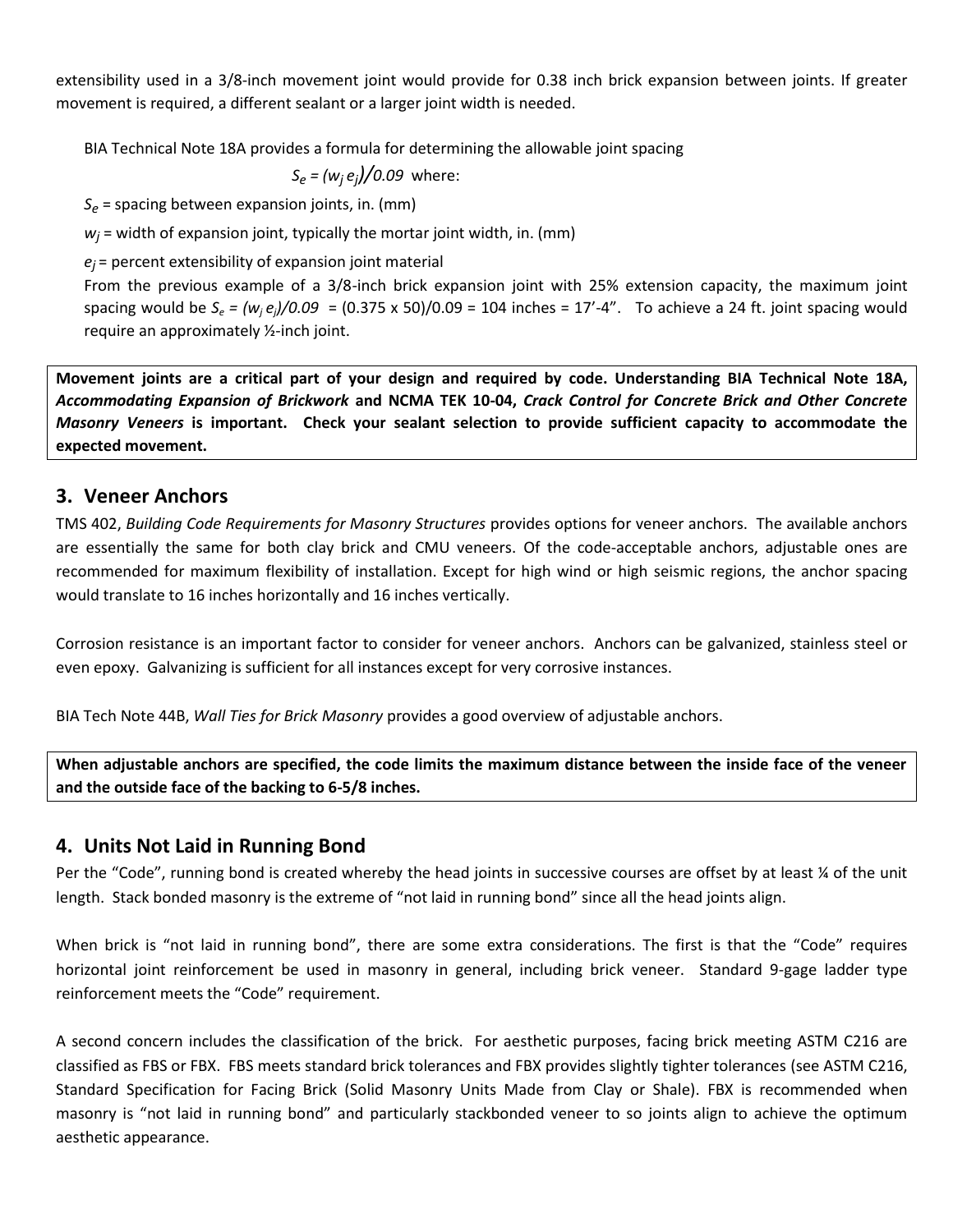### *5.* **Cleaning Brick Veneer, Efflorescence, Sample Panels.**

BIA Technical Note 20, Cleaning Brickwork is a must read for each brick veneer project.

### **Cleaning:**

- *Follow the brick manufacturers recommended cleaning procedure.*
- *When manufacturer recommendations are not provided, refer to Table 1 in BIA Tech Note 20 for recommended cleaning methods for various brick categories.*
- *Do not use unbuffered muriatic or hydrofluoric acid.*
- *Clean new masonry as soon as possible.*
- *Protect adjacent materials that may be damaged by the brick cleaning process.*
- *Pre-wet the area to be cleaned, apply cleaner at recommended dosages, keep area wet while cleaning, rinse area cleaned and the area below following cleaning.*

### **Efflorescence***:*

*Efflorescence (new building bloom) is a particular staining associated with clay brick. It results from salts from the ground or veneer materials including brick, mortar, cement, lime, sand, aggregate, and admixtures. These salts become a problem when combined with a source of water in the wall system. Ideally, designers should make every attempt in the design to prevent efflorescence including:*

### *Considerations:*

- *Allow one year of weathering to naturally remove new-building bloom.*
- *Remove light efflorescence by dry-brushing with a stiff fiber brush and water.*
- *Before attempting to clean recurring efflorescence, identify and correct the source of water penetration and allow brickwork to dry.*
- *Remove stubborn accumulations with a proprietary cleaning product according to the manufacturer's instructions.*
- *Material selection* 
	- o *Choose clay brick that is has been tested per ASTM C67 and found to be "not effloresced". This is especially important if the designer has not used the proposed brick previously.*
- *Details* 
	- o *Flashing is required to prevent wall infiltration into the veneer.*
	- o *Any details such as eaves and overhangs that push roof runoff away from the walls are effective in minimizing water entry or splash back on the wall.*
	- o *Avoid ledges and details that might hold water and increase the chance for water infiltration.*
	- o *Avoid raked joints because they are more susceptible to leaks.*
	- o *A moisture barrier that prevents capillary rise from the foundation or ground will prevent both water entry and salt absorption.*
	- o *Drainage around the building must channel water away from the building to avoid salt absorption from the ground.*
- *Landscaping – keep plantings away from the wall and set water sprinklers to not wet the wall.*
- *Specifications*
	- o *Don't allow ground storage of materials to avoid possible salt intrusion from the ground.*
	- o *Require waterproof coverings over stored materials.*
	- o *Full mortar joints are essential. Tool to provide dense joint.*
	- o *Evaluate efflorescence removal on the sample panel.*
	- o *Once cleaning is complete, apply a clear breathable sealer to further prevent absorption of water from rain and snow.*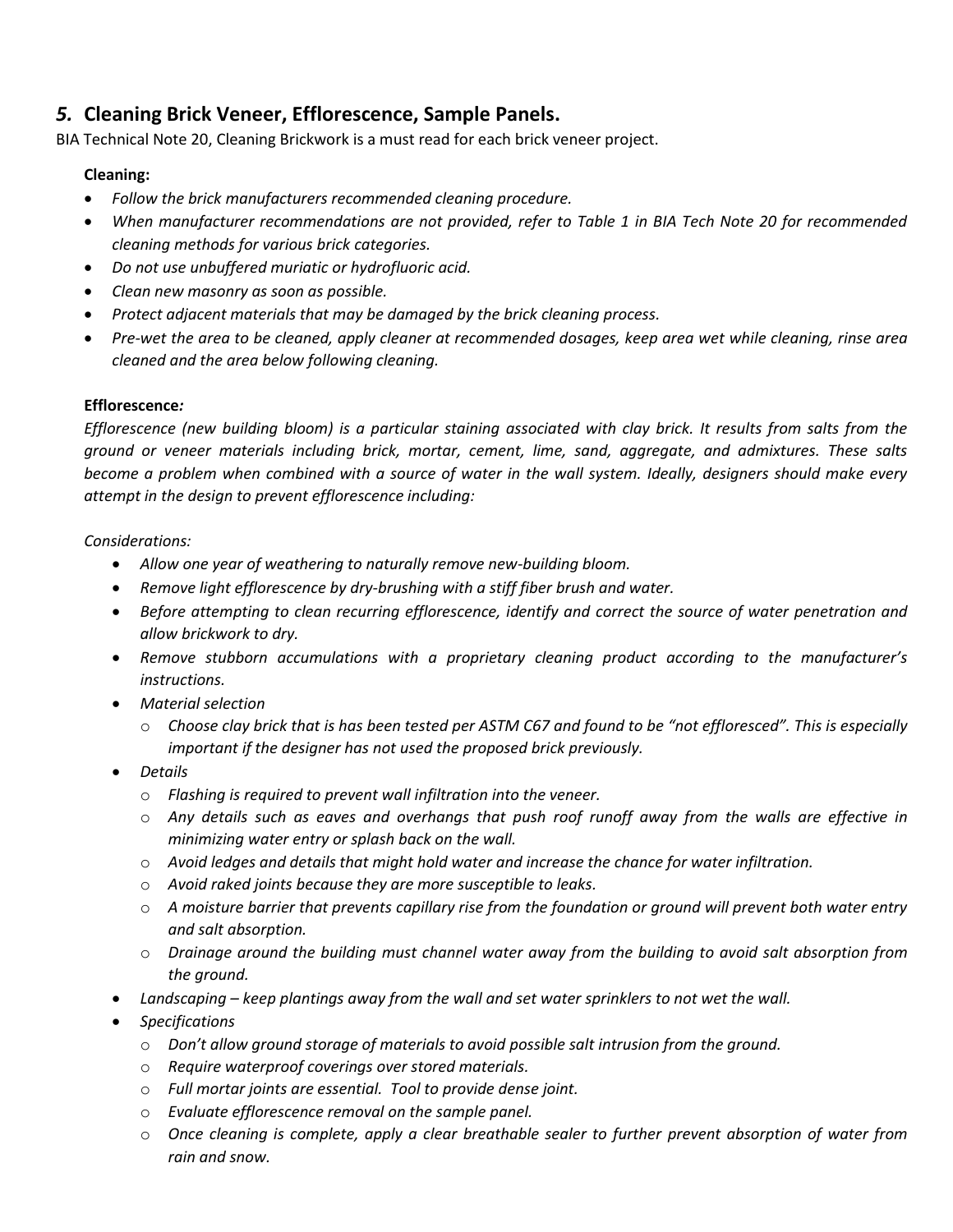**If efflorescence persists after cleaning, the source of water infiltration must be identified and corrected before the efflorescence is corrected.**

#### **Sample Panels:**

Article 3.8 - Cleaning of TMS 602, *Specifications for Masonry Struc*tures,

"Clean exposed masonry surfaces of stains, efflorescence, mortar and grout droppings and debris using methods that do not damage the masonry."

Given there has never been a masonry wall completed without some significant stains left on the wall, what is the meaning of "clean" and how is it decided if the wall is clean enough? The answer is the sample panel.

Article 1.6D - Sample Panels of TMS 602, *Specifications for Masonry Structures* states, "The acceptable standard for the work is established by the accepted panel."

Sample panels are a particular type of submittal with one of its functions being verification of aesthetics. The sample panel establishes the acceptable standard of quality for the project and as such defines what clean means.

#### **Suggested specification for Sample Panels for aesthetics and cleaning**

The sample panel will be used to determine the acceptable standard for the masonry work. All individual product submittals should be approved before the sample panel is constructed.

Build a freestanding sample panel at a location where the future masonry walls and the sample panel can be viewed together. The sample panel is to be built by the mason contractor awarded the job, from the masonry units manufactured for this specific project.

The sample panel should contain a reasonable representation of the full range of unit and mortar color and texture. Each procedure including cleaning and application of coatings should be demonstrated on the sample panel.

The size of this sample panel should be a minimum 4-feetlong x 4-feet high, the actual size and details should be specified by the architect and incorporate the masonry in the bond and color pattern specified. The sample panel shall contain flashing/weeps where specified.

Clean one-half of the exposed face of the panel using the same means and methods that will be used to clean the exposed masonry walls of stains, efflorescence, mortar, grout dropping, and debris, without damage to the masonry. Apply the specified clear post-applied water-repellents to the half of the sample panel that has been cleaned and allowed to dry.

Notify the architect at least one week in advance of the date when the sample panel will be completed and the mortar has dried to its final color. Build the sample far enough in advance of actual construction so there is time to make any final adjustments that the architect chooses. After the sample panel is approved for quality and allowable tolerances in writing by the architect, the construction of the project masonry can begin. Disputes over quality or tolerances during construction should refer to the sample panel.

**Note: To this specification, add other criteria to be confirmed by the sample panel. This could include, joint sizes, tooling, reinforcement placement, grouting, opening details, flashing, weeps, etc. Adjust the size of the sample panel appropriately to accommodate the features being demonstrated.**